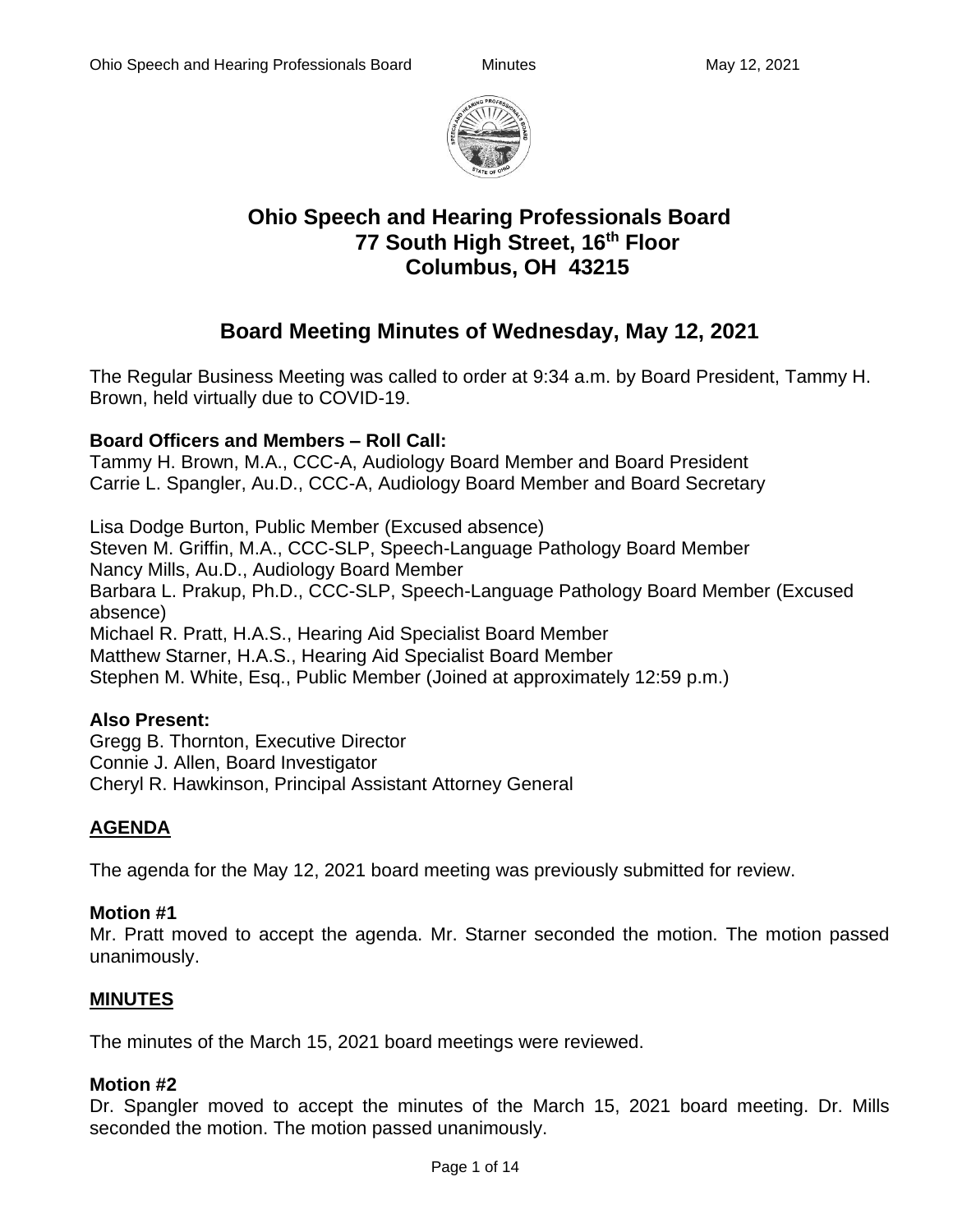# **FORMER BOARD MEMBER RECOGNITION: Karen Mitchell, Au.D**

Dr. Karen Mitchell was recognized for her service on the Board. Dr. Mitchell thanked everyone and stated that it was a great privilege to serve as an audiology board member. Board members, staff, and the Assistant Attorney General expressed their appreciation to Dr. Mitchell for her service and leadership during her two terms on the previous Ohio Board of Speech-Language Pathology and Audiology and contributions during the board consolidation and transition.

# **BOARD PRESIDENT'S COMMENTS**

Tammy Brown welcomed and thanked everyone for attending the meeting. She thanked the office staff for their continued teamwork and hard work, especially during this time with increased licensure applications from spring graduations. She stated that the Executive Director's annual review is being finalized and thanked everyone for their input. She congratulated Mr. Thornton on his leadership last year during the COVID-19 pandemic. She also thanked him and Assistant Attorney General Hawkinson for their teamwork in preparing several agenda items that will be discussed during the board meeting.

# **FORMAL RULES HEARING – CHAPTER 119**

The Board conducted a rules hearing in accordance with R.C. Chapter 119 on the following rules:

The following rule is being proposed as a new rule:

Ohio Administrative Code Chapter 4747

OAC section 4747-1-24: Temporary licensure for members of the military and spouses; consideration of military experience and expedited licensure for military and spouses

This rule specifies the requirements for a temporary hearing aid dealer license, hearing aid fitter license, or trainee permit for out of state active duty members of the military and spouses. The rule specifies how the Board will document, track, prioritize and expedite the issuance of temporary licenses. The rule specifies the manner in which the Board will expedite an initial application for these licenses and permit based on the applicant's status as a member of the military or veteran, or as the spouse or surviving spouse of a member of the military or veteran. The rule specifies the requirements for renewal of an expired license for military members or the spouse of a military member. The rule specifies the requirements for members of the military or the spouse of a military members to request an extension to complete continuing education.

The following rule is being proposed as an amended rule:

Ohio Administrative Code Chapter 4753

OAC section 4753-12-01: Temporary licensure for members of the military and spouses; consideration of military experience and expedited licensure for military and spouses

This rule specifies the requirements for an audiology license, speech-language pathology license, conditional speech-language pathology license, audiology aide license, or speechlanguage pathology aide license for out of state active duty members of the military and spouses. The rule specifies how the Board will document, track, prioritize and expedite the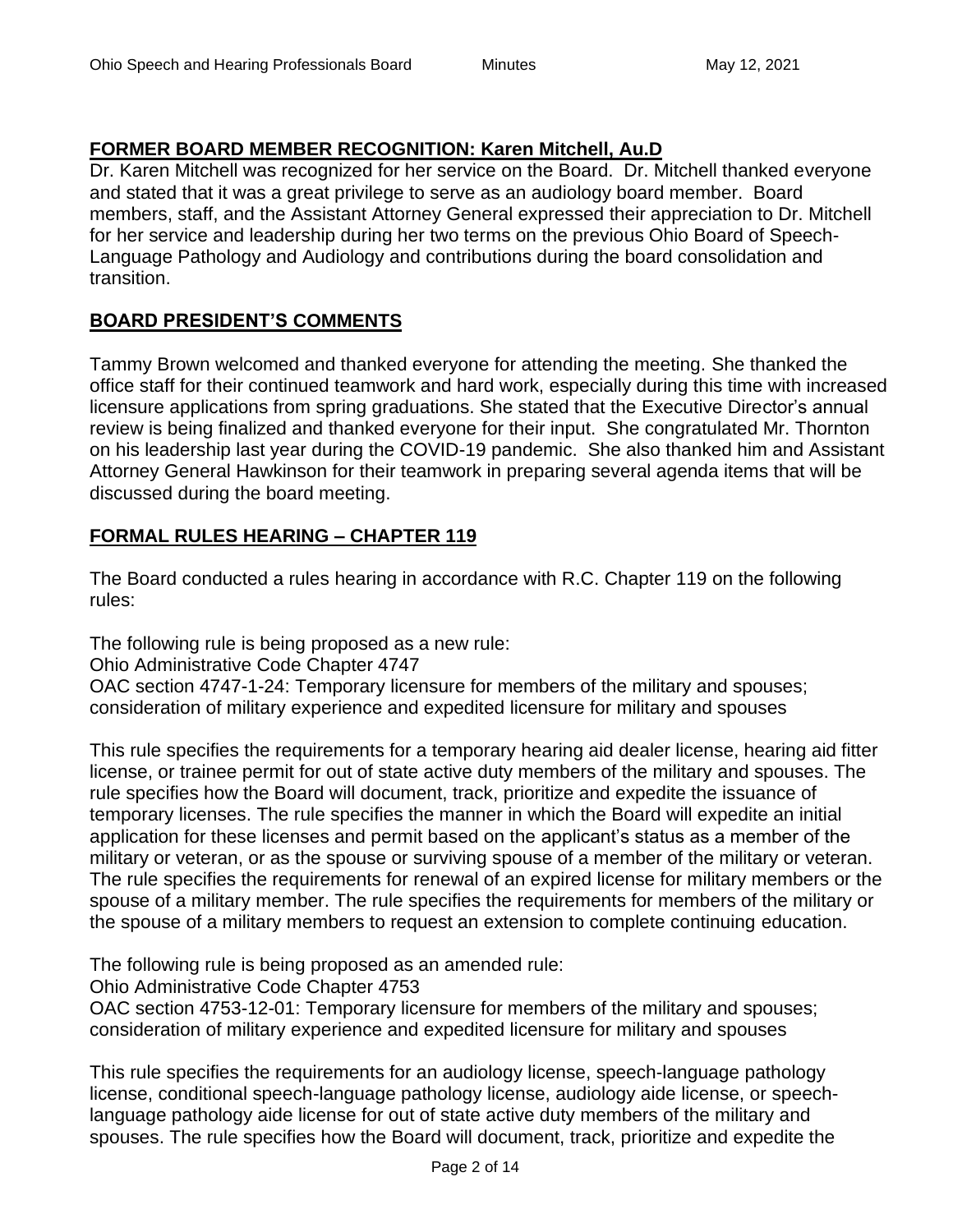issuance of temporary licenses. The rule specifies the manner in which the Board will expedite an initial application for these licenses and permit based on the applicant's status as a member of the military or veteran, or as the spouse or surviving spouse of a member of the military or veteran. The rule specifies the requirements for renewal of an expired license for military members or the spouse of a military member. The rule specifies the requirements for members of the military or the spouse of a military members to request an extension to complete continuing education.

The rules hearing convened at 10:01 a.m. and concluded at 10:15 a.m. There was no public or written testimony.

# **EXECUTIVE DIRECTOR'S REPORT**

Mr. Thornton submitted a written report of significant activities occurring since the last Board meeting. He provided updates regarding:

- Significant meetings, presentations, and events
- Legislative and media contacts
- Year-to-date revenue and expenditures for FY 2021
- **EXECUTE:** Significant legislation
- COVID-19 updates
- ASLP-IC Interstate Compact
- **EXEC** Licensure renewal extension
- Board appointments
- Ethics Financial Disclosure Statements
- State Audit for FY2020

The Board took a break at approximately 10:45 a.m. and returned to public session at approximately 10:58 a.m.

# **COMMITTEE REPORTS**

A. Rules Committee – Matt Starner, Chair

Mr. Starner reported that the Rules Committee met on May 6, 2021. The committee reviewed the public comments received on rules being proposed during 2021. Mr. Starner stated that the public comment period ran from March 12, 2021 through April 16, 2021. The Board received eight public comments on the proposed rules. Mr. Starner summarized the public comments and with the committee's recommendations:

# Five Year Rule Review for 2021

There were no public comments received on the twenty rules scheduled for five year review in 2021. The committee recommends that the Board proceed with filing these rules with the Office of Common Sense Initiative (CSI) and Joint Committee on Agency Rule Review (JCARR) as nochange rules.

# OAC 4747-1-11 (B)(2) – Trainee permit renewal

Mr. Starner stated that the committee reviewed the comments on the proposed rule limiting the renewal of a trainee permit to no more than twice. The committee noted that most public comments indicated the proposed language was confusing regarding the number of times a trainee permit could be renewed. Due to the statutory language under R.C. section 4747.10,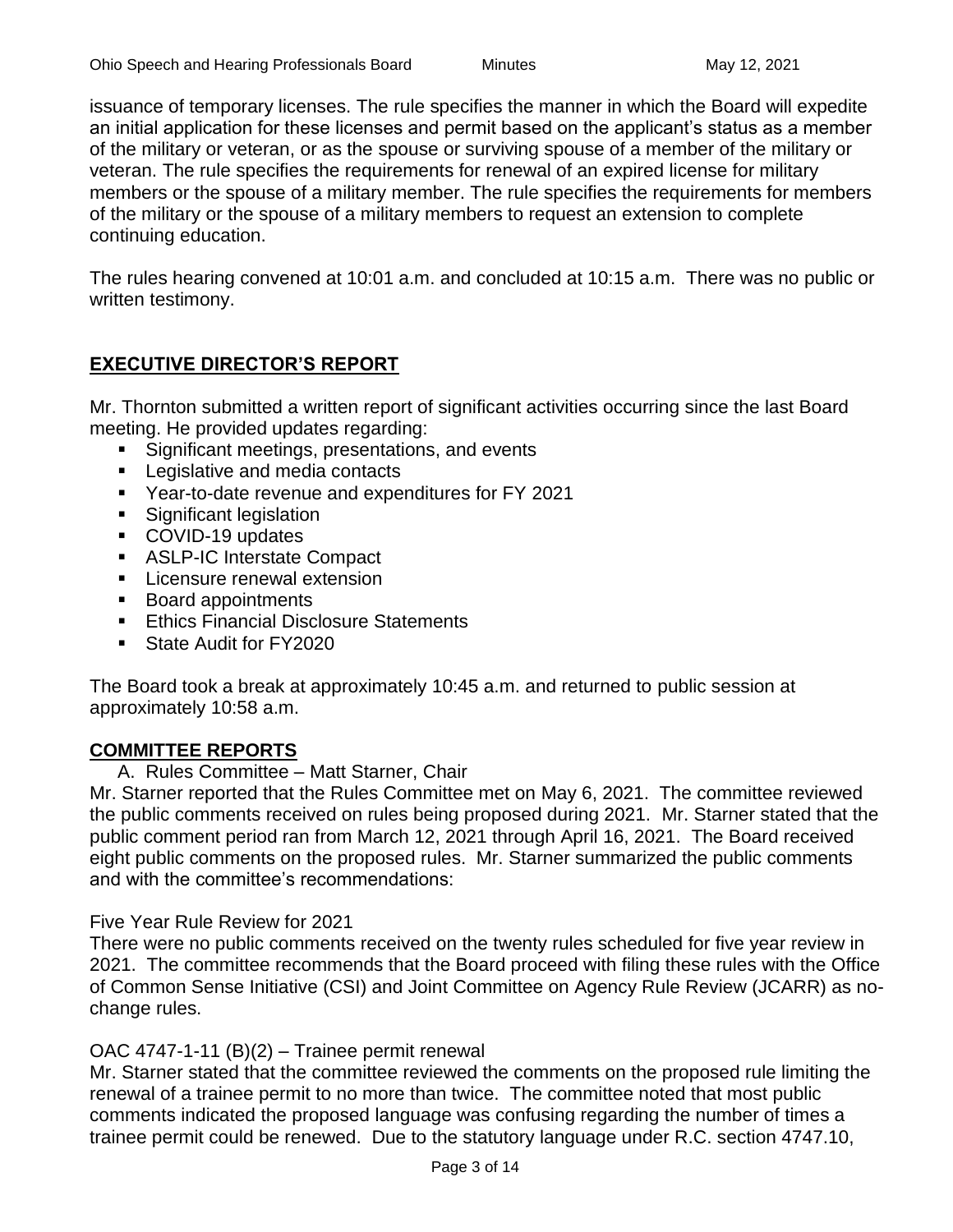which states that the trainee permit may be renewed once after the permit expires one year from the date it was first issued, the committee recommends that the rule should be amended to more clearly reflect the statutory language.

Accordingly, the Committee recommends to amend OAC 4747-1-11(B)(2) as follows:

(2) There shall be a thirty-day period immediately following the expiration date shown on the trainee permit in which that permit may be renewed, which period applies to the time in which an application for trainee permit may be made once. It does not authorize a trainee whose permit has expired to engage in any way in the fitting and sale of hearing aids after the expiration date shown on his permit. If renewal is not effected within this thirty-day period, the trainee shall submit a renewal application and a statement attesting that the trainee has not engaged in the fitting and sale of hearing dates from the date of the expiration of the trainee permit to the present, and the prescribed fee to the board. **The board shall not renew a trainee permit to an individual more than one time.**

An individual would have up to two years to complete their supervised training under the trainee permit to take the written and practical exams.

OAC 4747-1-11 (C)(1) – Requiring that at least ten hours of continuing education be specific to certain areas.

Mr. Starner stated that most of the public comments regarding this proposed rule change believed the Board would be responsible for approving the continuing education programs obtained in the specific areas. It was noted that the three main national associations that the Board accepts for continuing education would continue to be recognized. The national associations already approve continuing education programs in specific areas, such as ethics, practice management, etc. The Board would use its continuing education audit to verify that a licensee completed at least ten hours in any of the proposed topic areas. The committee also noted that audiologists and speech-language pathologists have a similar rule in place under Chapter 4753, which requires at least ten hours of continuing education be completed specific to the clinical practice in the practitioner's area of license. The committee noted one public comment that recommended changing "and" to an "or" in the sentence that specifies the areas so that it is clear ten hours may be completed in any of the listed areas, and not all of them.

Accordingly, the Committee recommends to amend OAC 4747-1-11(C)(1) as follows:

A licensee shall earn twenty hours of continuing education within the two-year licensure period immediately preceding the licensee's renewal application. One hour of continuing education is equal to sixty minutes of continuing education. Only actual hours of education activity shall be counted. Lunches, breaks and other interruptions of the education program shall not count toward the required hours. **For a hearing aid fitter license, at least ten hours shall be specific to the measurement and testing of human hearing, the making of impressions for earmolds, or selecting and adapting of hearing aids.** Continuing education clock hours must be acquired in subjects related to hearing aid fitting or audiology.

OAC 4747-1-11 (F)(1) – Documentation of continuing education.

Mr. Starner stated that there were no public comments in opposition to the proposed amendment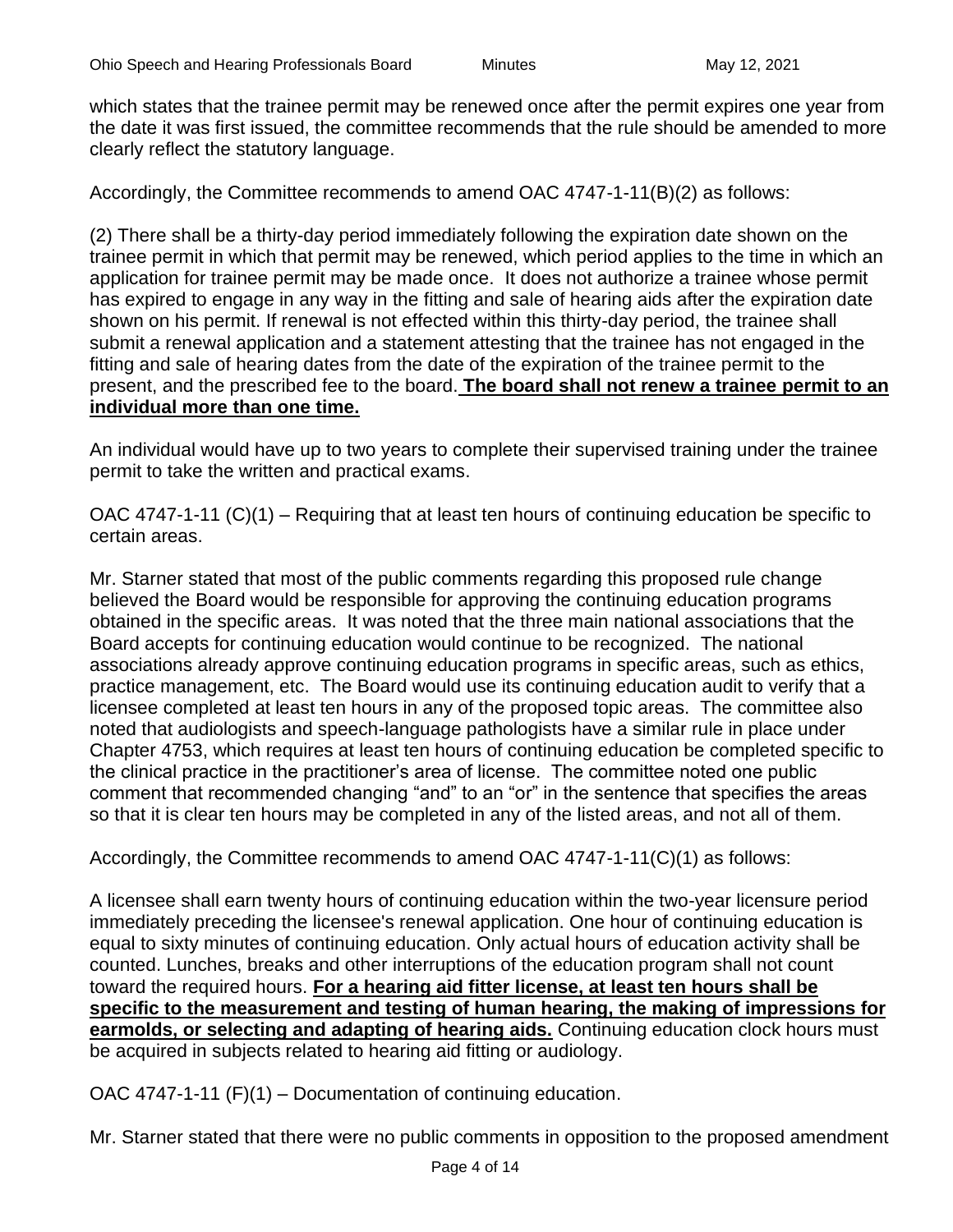requiring licensed hearing aid fitters to maintain their continuing education records for four years. He noted that the rule was being amended to be consistent with the two-year licensure period and same continuing education records retention time period for audiologists and speechlanguage pathologists.

Consequently, the Committee recommends that the Board proceed with amending this rule as follows:

The licensee shall retain supporting documents for inspection by the board for two four years after the date of renewal.

Based on other public comments and for clarity, the committee recommends additional changes to OAC section 4747-11:

Sections  $4747-1-11(C)(1)$  and  $(C)(7)$  – reference to "one hour" vs. "one clock hour"

| <b>Current language:</b>                  | Proposed change:                                 |
|-------------------------------------------|--------------------------------------------------|
| One hour of continuing education is equal | One <b>clock</b> hour of continuing education is |
| to sixty minutes of continuing education. | equal to sixty minutes of continuing             |
|                                           | education.                                       |

 $4747-1-11(C)(4)$  – reference to "renewal period" vs. "licensure period"

| <b>Current language:</b>                                                                       | <b>Proposed language:</b>             |
|------------------------------------------------------------------------------------------------|---------------------------------------|
| Continuing education hours may not be                                                          | Continuing education hours may not be |
| carried over from one renewal period to the   carried over from one <b>licensure period</b> to |                                       |
| next.                                                                                          | the next.                             |
|                                                                                                |                                       |

OAC 4747-1-14 – Supervision requirements for trainee permit holders.

Mr. Starner reviewed the public comments received regarding the proposed rule for supervision requirements for trainee permit holders. The committee recommends deleting the reference about remote video-conferencing applications, which was initially proposed, to prevent confusion.

Accordingly, the Committee recommends amending OAC 4747-1-14 (B)(2) as follows:

During the ninety calendar days immediately following the effective date of the trainee permit as shown thereon, a supervisor must be physically present with a trainee who is engaged in the fitting or selling of hearing aids. A supervisor shall be onsite and physically present with a trainee permit who is engaged in the fitting or selling of hearing aids for at least ninety days. The ninety days of onsite supervision shall occur within the first six months following the effective date of the trainee permit. If the ninety days of onsite supervision does not occur within the first six months following the effective date of the trainee permit, the trainee may request an extension from the board.

OAC 4747-1-17 - Require hearing aid dealers to report the sale of their business to the Board within 30 days.

Mr. Starner stated that there were no public comments in opposition to the proposed amendment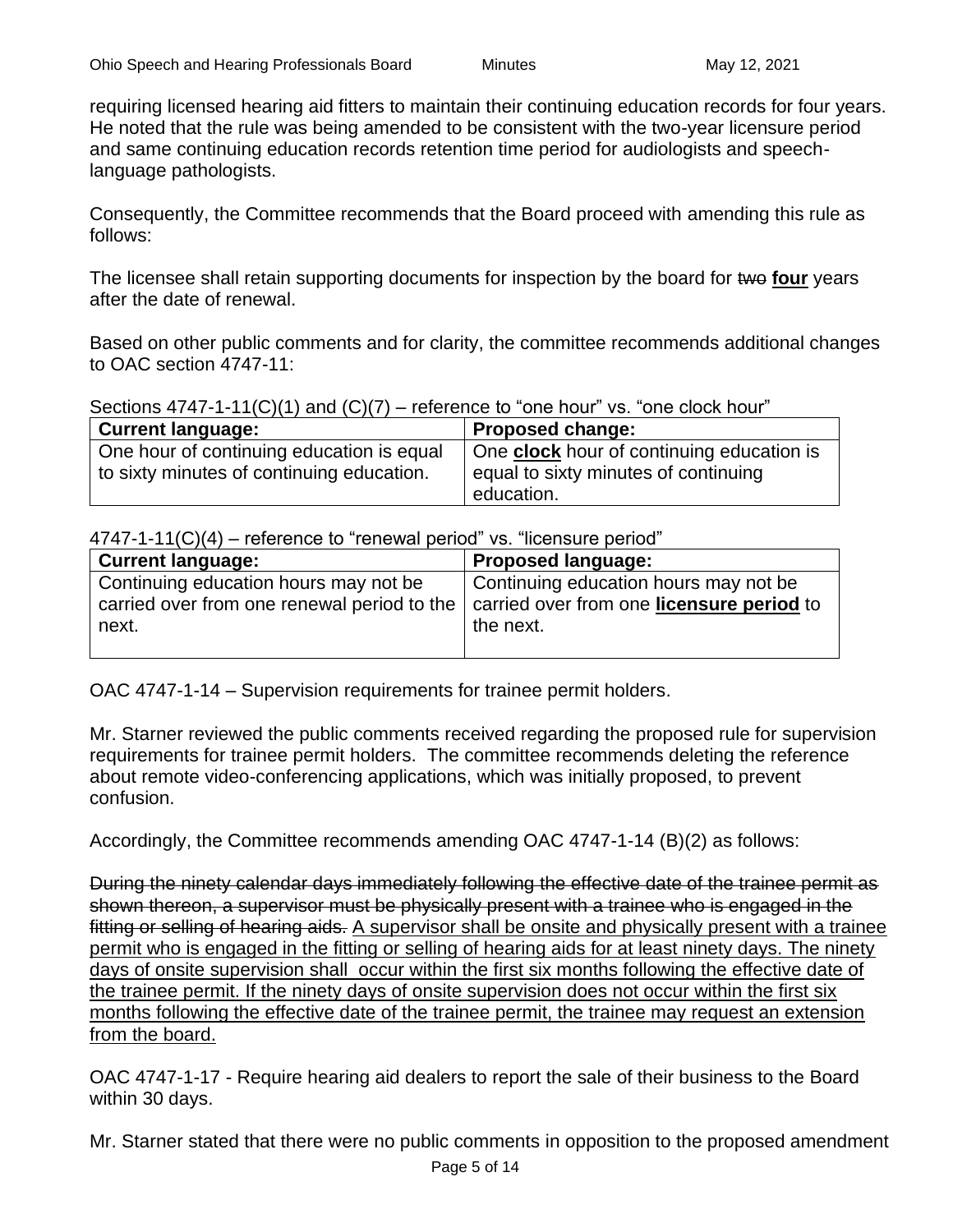requiring hearing aid dealers to report the sale of their business to the Board within 30 days. Consequently, the committee recommends that the Board proceed with amending this rule with no further changes.

Mr. Starner stated that the committee also discussed whether the OAC section 4747-1-14 should be amended to require a report and log from trainee supervisors. Mr. Starner stated that the committee would like to explore this further. In light of the other changes being made in response to the public comments, Mr. Starner reported that the committee will be posting the updated changes for a second public comment period.

Mr. Starner also reported that during their last meeting, the committee reviewed Ohio's Fresh Start Act and the list of disqualifying offenses. He asked Principal Assistant Attorney General Hawkinson to update the Board. Ms. Hawkinson reported that she worked with the Executive Director regarding the list of offenses that would disqualify an applicant from licensure. The committee discussed whether the following offenses should be added to the list of disqualifying offenses: Domestic Violence, Medicaid Fraud, Tampering with Records, and Insurance Fraud. After discussion, the Board agreed with the committee's recommendation that these offenses should be added to the list of disqualifying offenses. The Board reviewed the committee's recommendation of disqualifying offenses that will be posted to the Board's website by June 30, 2021. The Board also determined to assess the \$25.00 fee allowed under the new law when an applicant submits a request for review.

# **Motion #3**

Dr. Spangler moved to accept the Rules Committee report and recommendations. Ms. Brown seconded the motion. The motion passed unanimously.

# **Motion #4**

Dr. Spangler moved to accept the Rules Committee's report and recommendation of disqualifying offenses pursuant to Ohio's Fresh Start Act. Mr. Pratt seconded the motion. The motion passed unanimously.

# **Motion #5**

Ms. Brown moved to assess the \$25.00 fee that may be charged to review a disqualifying offense pursuant to Ohio's Fresh Start Act. Dr. Spangler seconded the motion. The motion passed unanimously.

# **ASSISTANT ATTORNEY GENERAL'S REPORT**

There were no legal updates from Principal Assistant Attorney General Cheryl Hawkinson.

# **INVESTIGATIONS**

# **A. Investigative Review Group Guidelines Proposal**

Ms. Allen reported that the IRG Committee reviewed the IRG guidelines since that last board meeting. Principal Assistant Attorney General Hawkinson reviewed the current and proposed IRG guidelines with the Board. The Board had no questions or changes to the proposed guidelines. Due to excused absences by a few board members, Ms. Brown requested Mr. Thornton to send the document that Ms. Hawkinson reviewed during the investigative report, along with a proposed final IRG guidelines document, to the Board before the next meeting on June 21, 2021. The Board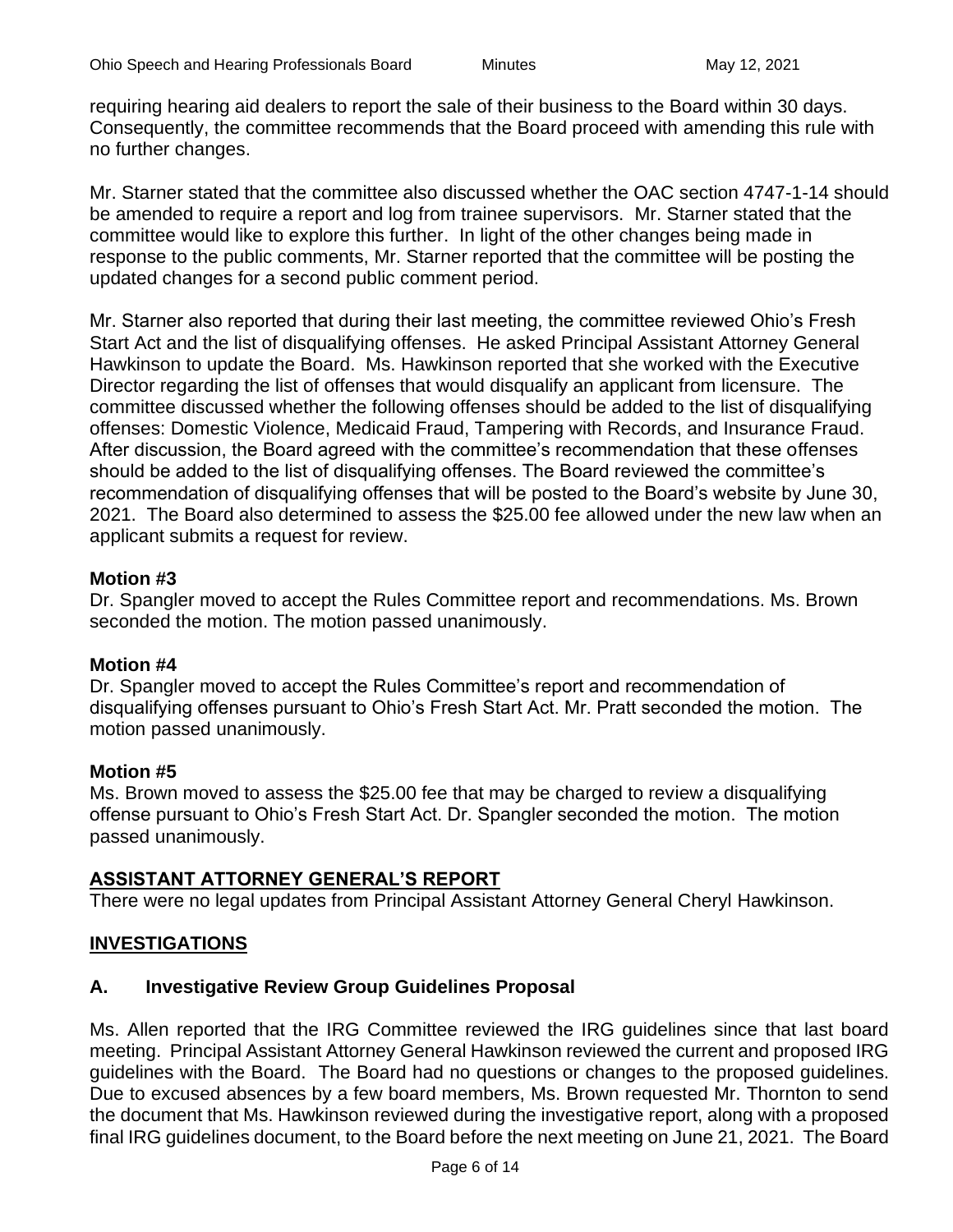will have further discussion and consider taking board action to approve the updated IRG guidelines at the next meeting. Ms. Brown also asked that the overview Ms. Hawkinson gave about the Board's process for handling complaints and investigations be included.

# **B. Board Actions**

# **New Cases**

There are no new cases to present to the Board for final action.

# **Previously Heard Cases** – 1

# **CO2021-1520 Stephanie Summers, SP.14286**

Ms. Hawkinson updated the Board on the status of CO2021-1520. Ms. Hawkinson noted that at the last meeting, the Board voted to issue Ms. Summers a notice of opportunity for hearing. Due to circumstances relating to the proposed updated IRG guidelines, Ms. Hawkinson recommended that the Board table to issue the notice of opportunity for hearing until the next meeting when the guidelines are finalized and approved.

#### **Motion #6**

Dr. Spangler moved to table issuing the notice of opportunity for hearing letter in case CO-2021- 1520 until the June 21, 2021 meeting. Dr. Mills seconded the motion. The motion passed unanimously. Mr. Pratt abstained.

#### **C. Investigative Report – Ms. Allen**

| OPENED Investigations since the last Board Meeting 3/15/2021 |  |
|--------------------------------------------------------------|--|
| CLOSED Investigations since the last Board Meeting 3/15/2021 |  |
| <b>Current Open Investigations</b>                           |  |
| Current Open Cases – Due to Monitoring Consent Agreement(s)  |  |
| Current Open Cases - Due to Monitoring Adjudication Order(s) |  |
| Of Current Investigations - Consumer Complaints              |  |
| Of Current Investigations - Referral Complaints              |  |

# **Of the Investigations currently open, the Investigative Categories are listed below:**

| <b>Application Requirements Not Met</b>                |                   |
|--------------------------------------------------------|-------------------|
| <b>Billing Fraud</b>                                   |                   |
| Continuing Education Violation and/or Self Report      |                   |
| Conviction                                             | $\mathcal{L}$     |
| <b>False or Misleading Advertisement</b>               | $\mathcal{L}$     |
| <b>Falsified/Misleading Application</b>                | 0                 |
| Illegal, Incompetent, or Habitually Negligent Practice | $\mathbf{\Omega}$ |
| <b>Impaired Practice</b>                               | 0                 |
| Misrepresentation of Credentials                       | 0                 |
| Other                                                  | 2                 |
| <b>Practicing Under Expired/Inactive License</b>       | 0                 |
| <b>Renewal Issue</b>                                   | 1                 |
| <b>Supervised Professional Experience Violations</b>   |                   |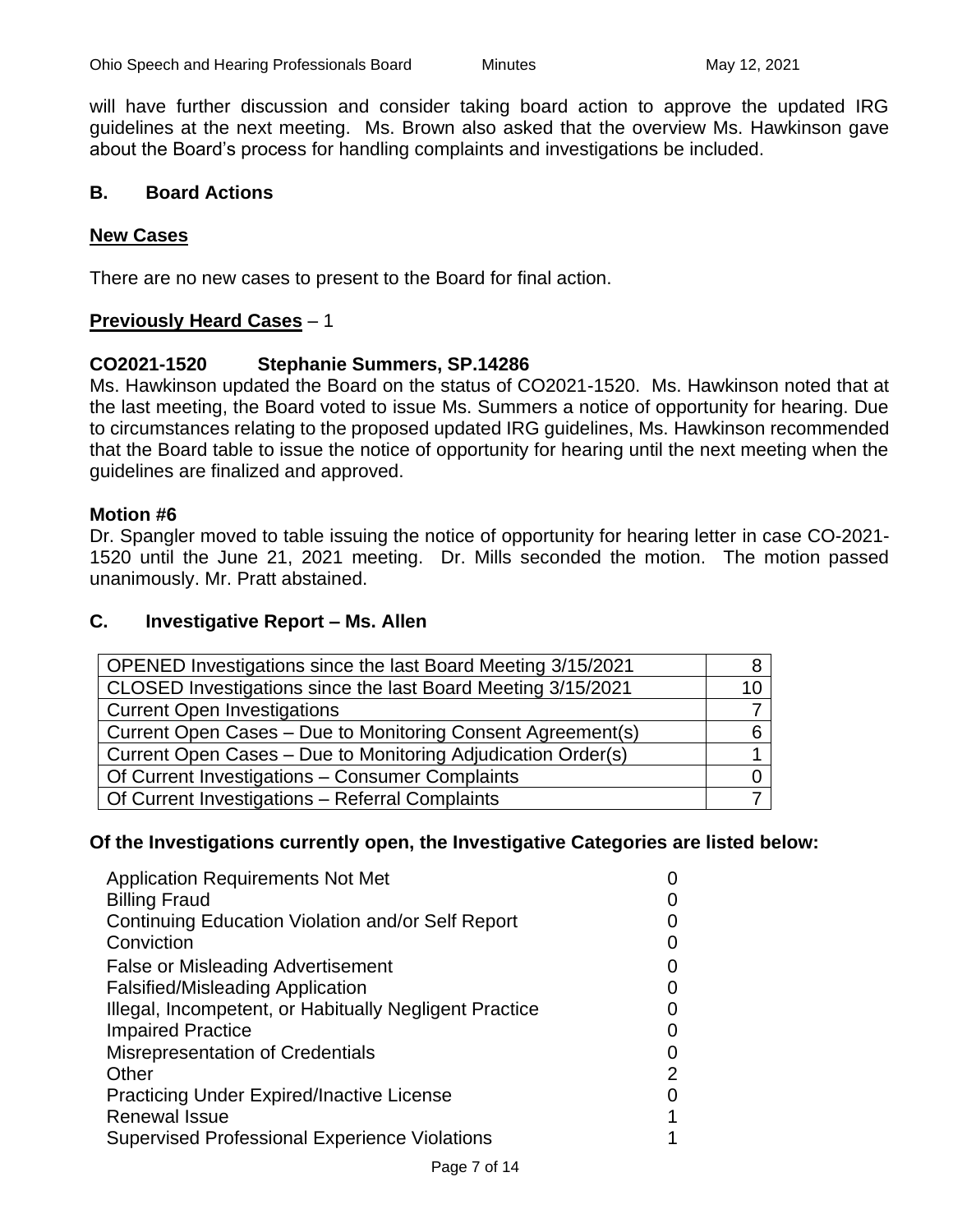Unlicensed Practice 1 Unprofessional/Unethical Conduct 2

# **Sub-Categories – Unprofessional/Unethical Conduct**

Transcript Received Late 2

**Updates Since the last meeting** – Cases or Other Information Previously Heard by the Board; Other Enforcement Activities and/or Outcome of some of the closed cases:

- Educational Letters 2
- Referral to Other Agency 1

# **Hearings**

None Scheduled to date for 2021

#### **Previously Heard Cases** – 1

#### **CO2020-13250 Daniel Barnes, SP.11547**

Mr. Barnes agreed to the terms and signed the Consent. The Board President and Principal Assistant Attorney General will sign. Mr. Barnes telephoned the Investigator to express his appreciation to the Board for its thoughtfulness and understanding of his case and that he will abide by all the terms of his consent. He also thanked Ms. Allen for her professionalism, taking the time to explain the consent terms, and for keeping him updated.

#### **Disciplinary Investigations Statistics for 2021 To Date**

| <b>Disciplinary Investigative Actions Taken</b>                     |                |
|---------------------------------------------------------------------|----------------|
| Hearings                                                            | 1              |
| <b>Adjudication Orders</b>                                          | $\mathbf{1}$   |
| <b>Consent Agreements</b>                                           | 4              |
| <b>Consent Agreements Non-Reportable</b>                            | 0              |
| <b>Educational Letters</b>                                          | 5              |
| <b>Referrals to Prosecutor</b>                                      | 0              |
| <b>Referrals to Other Agencies</b>                                  | $\overline{4}$ |
| <b>Category of Disciplinary Investigative Actions Taken To Date</b> |                |
| <b>Application Requirements Not Met</b>                             | 0              |
| <b>Billing Fraud</b>                                                | $\mathbf{1}$   |
| <b>Continuing Education Violation</b>                               | 0              |
| Conviction - Disqualifying Offense                                  | $\mathbf 0$    |
| <b>False or Misleading Advertisement</b>                            | $\overline{2}$ |
| <b>Falsified/Misleading Application</b>                             | $\mathbf 0$    |
| Illegal, Incompetent or Habitually Negligent Practice               | 0              |
| <b>Impaired Practice</b>                                            | 0              |
| <b>Misrepresentation of Credentials</b>                             | 0              |
| Other                                                               | $\mathbf 0$    |
| <b>Practicing Under Expired/Inactive License</b>                    | $\mathbf 0$    |
| <b>Renewal Issue</b>                                                | 15             |
| <b>Supervised Professional Experience Violations</b>                | 3              |
| <b>Unlicensed Practice</b>                                          | 3              |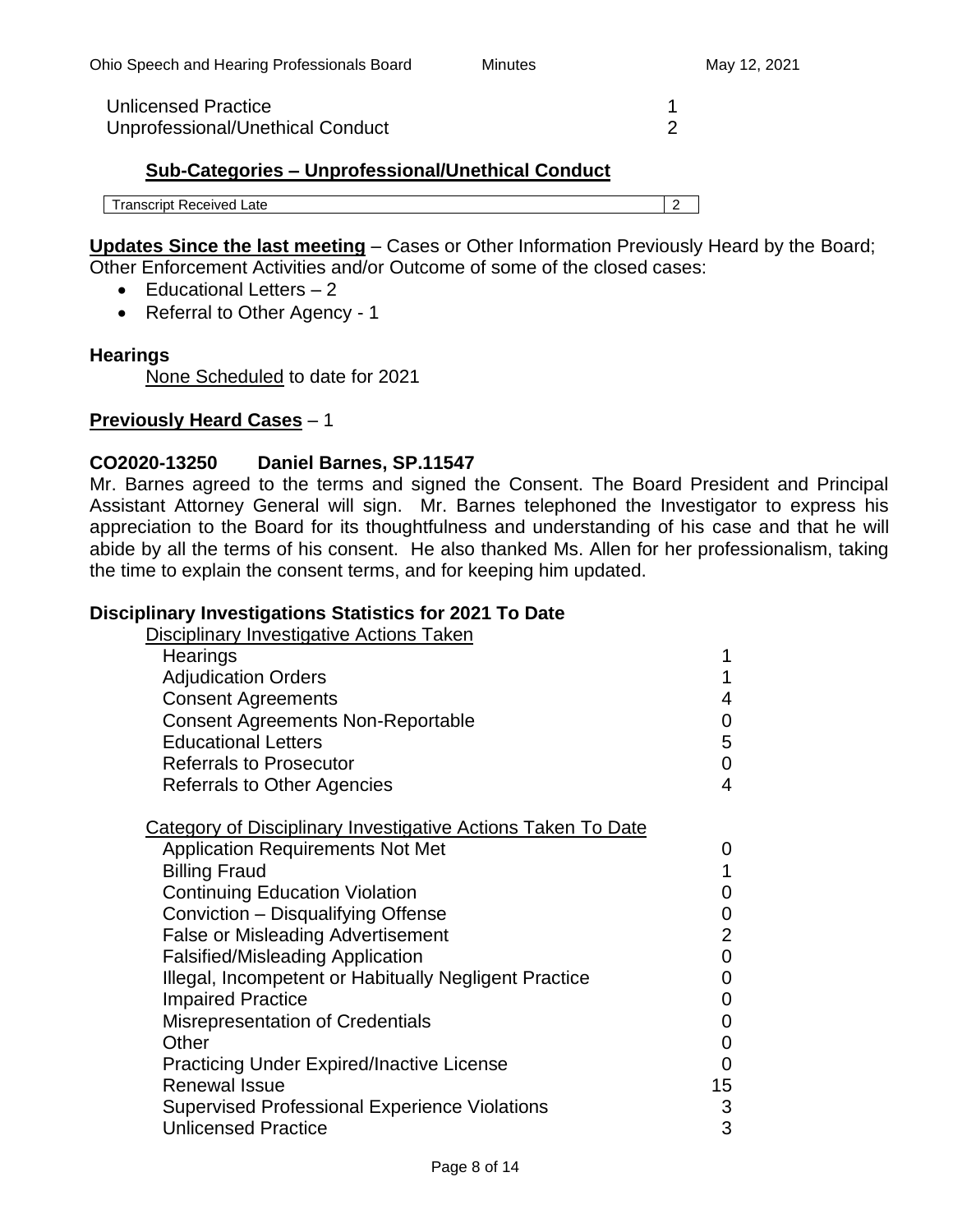Unprofessional/Unethical Conduct 7 7

# **LICENSURE APPROVAL – CARRIE SPANGLER**

# **A. License Review**

# **Motion #7**

Dr. Spangler moved to ratify the Audiology, Hearing Aid Dealers, Hearing Aid Fitters, Hearing Aid Satellites, Conditional Speech-Language Pathology, Speech-Language Pathology, Aide, and Trainee Permit licenses granted by the Executive Director since the last Board Meeting. Mr. Pratt seconded the motion. The motion passed unanimously.

| <b>License: Number</b> | <b>Issue Date</b> | <b>Applicant Full Name</b>        |  |
|------------------------|-------------------|-----------------------------------|--|
| AIDE.10122-A           | 3/8/2021          | Penny May                         |  |
| <u>AIDE.10121-A</u>    | 3/8/2021          | Jacinda Lou Peck                  |  |
| SP.14325               | 3/16/2021         | Diedre Dennis Lambinicio          |  |
| <b>TEMP.00044-SP</b>   | 3/17/2021         | Kathryn Davidson                  |  |
| IL.03447               | 3/19/2021         | <b>Rylee Shimmer</b>              |  |
| SP.14328               | 3/19/2021         | Phillip E. Lunt                   |  |
| IL.03446               | 3/19/2021         | Corey L Nelson                    |  |
| SP.14326               | 3/19/2021         | Maya Jessica Brown                |  |
| IL.03448               | 3/19/2021         | Helena A Newman                   |  |
| <u>SP.14327</u>        | 3/19/2021         | Marla Alana Ladikos               |  |
| A.02301                | 3/23/2021         | <b>Kevin Burkitt</b>              |  |
| SP.14330               | 3/23/2021         | <b>Shari Ann Hazlett</b>          |  |
| AIDE.10123-A           | 3/23/2021         | <b>Julia Watkins</b>              |  |
| SP.14329               | 3/23/2021         | Claire Pilewski                   |  |
| A.02300                | 3/23/2021         | Hannah B. Ross                    |  |
| <b>HAD.00107-SAT</b>   | 3/23/2021         | Michael D. Gedeon                 |  |
| <b>HAD.00109-SAT</b>   | 3/24/2021         | James O. Dye                      |  |
| SP.14331               | 3/24/2021         | <b>Bridget Klein</b>              |  |
| <u>SP.14334</u>        | 3/24/2021         | <b>Emily Christina Lammers</b>    |  |
| SP.14341               | 3/24/2021         | <b>Carly Starkey</b>              |  |
| SP.14336               | 3/24/2021         | <b>Corinne Elizabeth Casey</b>    |  |
| <u>SP.14339</u>        | 3/24/2021         | Jerrica Leigh Holthaus            |  |
| <u>SP.14335</u>        | 3/24/2021         | Amy Roth                          |  |
| <u>SP.14332</u>        | 3/24/2021         | <b>Madeline Petrich</b>           |  |
| SP.14337               | 3/24/2021         | Alyssa Renae Melendez             |  |
| <u>SP.14340</u>        | 3/24/2021         | Samantha Kohls                    |  |
| <u>SP.14333</u>        | 3/24/2021         | <b>Emily Kathryn Ankeney</b>      |  |
| SP.14338               | 3/24/2021         | <b>Caroline Claire Goodpaster</b> |  |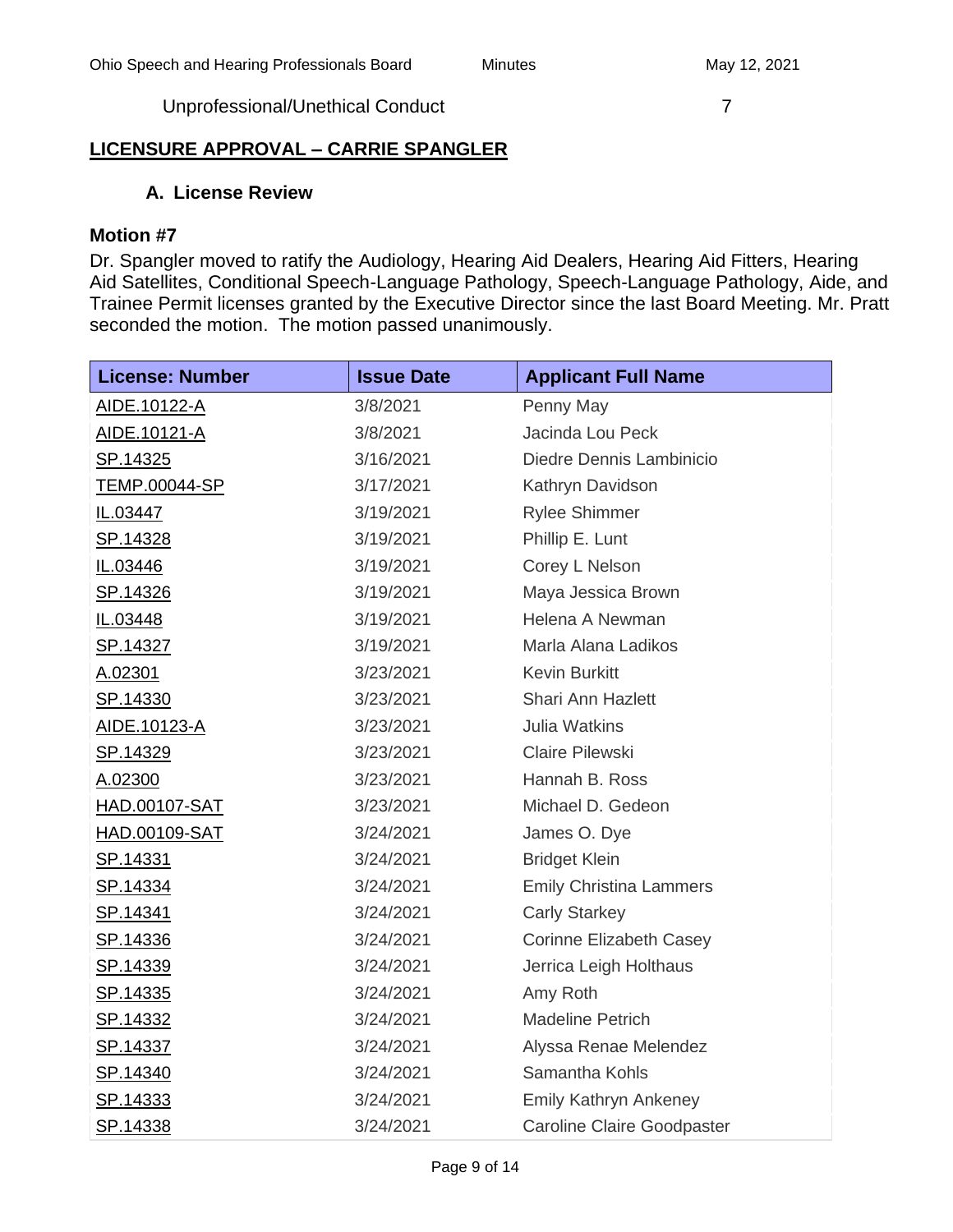| <u>HAD.00108-SAT</u>    | 3/24/2021 | Kelli Denee Monds              |  |
|-------------------------|-----------|--------------------------------|--|
| <u>AIDE.10124-A</u>     | 3/25/2021 | Kathryn Johnson                |  |
| <u>SP.14342</u>         | 3/29/2021 | Lisa Marie Kitzler             |  |
| <u>SP.14343</u>         | 3/29/2021 | <b>Brittany Fletcher</b>       |  |
| <u>SP.14344</u>         | 3/29/2021 | Ellen Marie DiSorbo            |  |
| <u>SP.14345</u>         | 3/30/2021 | <b>Elizabeth Ashley Holley</b> |  |
| <u>SP.14349</u>         | 4/5/2021  | <b>Ashley McCurry</b>          |  |
| <u>SP.14346</u>         | 4/5/2021  | Lila Almond                    |  |
| SP.14347                | 4/5/2021  | Olivia Wilson                  |  |
| <u>SP.14348</u>         | 4/5/2021  | Alexandria Anastasia Grant     |  |
| <u>SP.14350</u>         | 4/6/2021  | Elizabeth Argiro               |  |
| TP.11248                | 4/6/2021  | Courtney Lyne Lofton           |  |
| <u>COND.20211612-SP</u> | 4/8/2021  | <b>ZAIN SALIH NAJAR</b>        |  |
| <u>SP.14352</u>         | 4/9/2021  | Delia Elizabeth Andrea Ryan    |  |
| <u>SP.14353</u>         | 4/12/2021 | Karly Marie Wiley              |  |
| <u>SP.14354</u>         | 4/12/2021 | <b>Lindsay Marie Boss</b>      |  |
| <u>SP.14355</u>         | 4/12/2021 | Julie Marie Appel              |  |
| <u>SP.14358</u>         | 4/14/2021 | Lauren Jones                   |  |
| <u>SP.14360</u>         | 4/14/2021 | <b>Tarynn Nicoal Clune</b>     |  |
| <u>SP.14356</u>         | 4/14/2021 | Katelyn Bier                   |  |
| <u>SP.14357</u>         | 4/14/2021 | <b>Bridget Ann Troiani</b>     |  |
| <u>SP.14359</u>         | 4/14/2021 | Ashley Megan Ross              |  |
| HAD.00110-SAT           | 4/15/2021 | Debra H Valatka                |  |
| <u>HAD.00111-SAT</u>    | 4/15/2021 | Debra H Valatka                |  |
| <u>TP.11249</u>         | 4/15/2021 | Haley Fay King                 |  |
| <u>SP.14361</u>         | 4/15/2021 | William Edward Ryan            |  |
| A.02302                 | 4/15/2021 | Laura Costa                    |  |
| <u>SP.14364</u>         | 4/20/2021 | Hannah Marie Howard            |  |
| <u>SP.14362</u>         | 4/20/2021 | Diana Emily Poliuk             |  |
| <u>SP.14363</u>         | 4/20/2021 | Kristi Noelle Crumrine         |  |
| AIDE.10125-A            | 4/21/2021 | Shayna Stanley                 |  |
| <u>SP.14365</u>         | 4/22/2021 | <b>Allyse Gastel</b>           |  |
| <u>SP.14367</u>         | 4/22/2021 | <b>Allison Waro</b>            |  |
| <u>SP.14366</u>         | 4/22/2021 | Seara Mayanja                  |  |
| <u>A.02303</u>          | 4/27/2021 | Talya Zell                     |  |
| <u>SP.14369</u>         | 4/29/2021 | Mckenzie Ann Marson            |  |
| <u>SP.14370</u>         | 4/29/2021 | Rachel Morgan McKenna          |  |
| <u>SP.14368</u>         | 4/29/2021 | <b>Carleton Levert</b>         |  |
| <u>SP.14377</u>         | 4/30/2021 | <b>AnnaKate Spotts</b>         |  |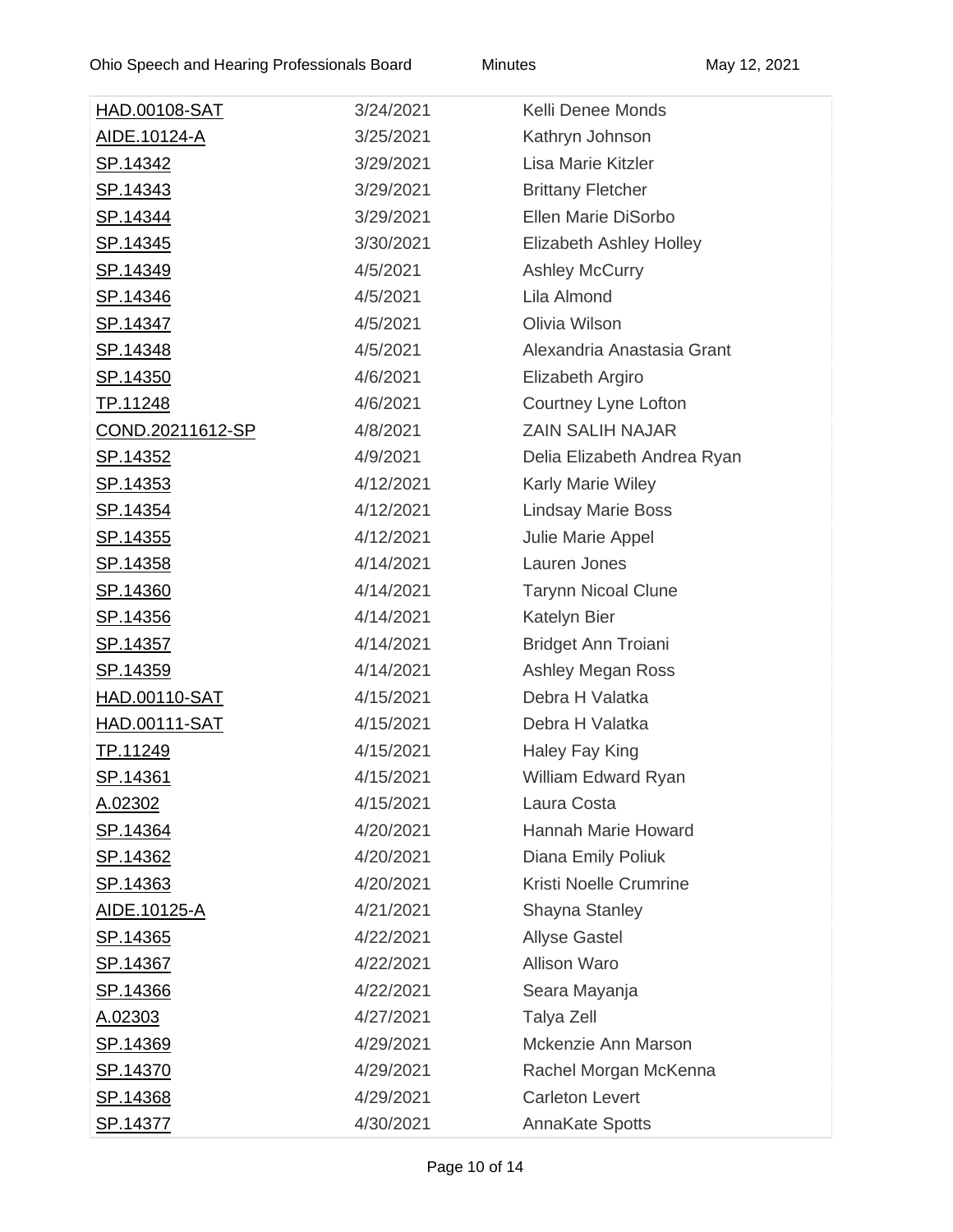Ohio Speech and Hearing Professionals Board Minutes May 12, 2021

| SP.14373         | 4/30/2021 | <b>Hayley Saneholtz</b>      |
|------------------|-----------|------------------------------|
| SP.14374         | 4/30/2021 | Kayla Jane Corne             |
| <u>SP.14371</u>  | 4/30/2021 | Erika P. Gaytan              |
| IL.03449         | 4/30/2021 | <b>Russell Martin Foss</b>   |
| <u>SP.14376</u>  | 4/30/2021 | Hannah Pike                  |
| <u>SP.14372</u>  | 4/30/2021 | Nardine Taleb                |
| <u>SP.14375</u>  | 4/30/2021 | <b>Lindsey Richards</b>      |
| COND.20211617-SP | 5/3/2021  | Megan Katherine Vine         |
| A.02304          | 5/3/2021  | <b>Ian Robert Silver</b>     |
| TEMP.00045-SP    | 5/3/2021  | Jessica Leigh Daniels        |
| COND.20211616-SP | 5/3/2021  | <b>Emily Josephine Clark</b> |
| COND.20211618-SP | 5/3/2021  | Theresa Adams                |
| COND.20211613-SP | 5/3/2021  | Jenelle Marie Kuhlman        |
| COND.20211614-SP | 5/3/2021  | Anne Elizabeth McBride       |
| COND.20211615-SP | 5/3/2021  | Rebecca Ebert                |
| SP.14378         | 5/4/2021  | Jonathan Reiter              |
|                  |           |                              |

# **Audiology Aides**

None

# **Speech-Language Pathology Aides**

None

**Licensure Applications**

None

**Special Applications**

None

# **LICENSING SUMMARY**

# **(Note: includes licensees with 12/31/2022 and 07/01/2021 expiration date)**

| Audiology                             | 1,100 |
|---------------------------------------|-------|
| Audiology Aide                        | 99    |
| Conditional Speech-Language Pathology | 350   |
| Dual - Audiology and Speech-Language  | 32    |
| <b>Hearing Aid Dealers</b>            | 237   |
| <b>Hearing Aid Satellites</b>         | 420   |
| <b>Hearing Aid Fitters</b>            | 469   |
| <b>Inactive Audiology</b>             | 67    |
| Inactive Speech-Language Pathology    | 375   |
| Speech-Language Pathology             | 8,157 |
| Speech-Language Pathology Aide        | 5     |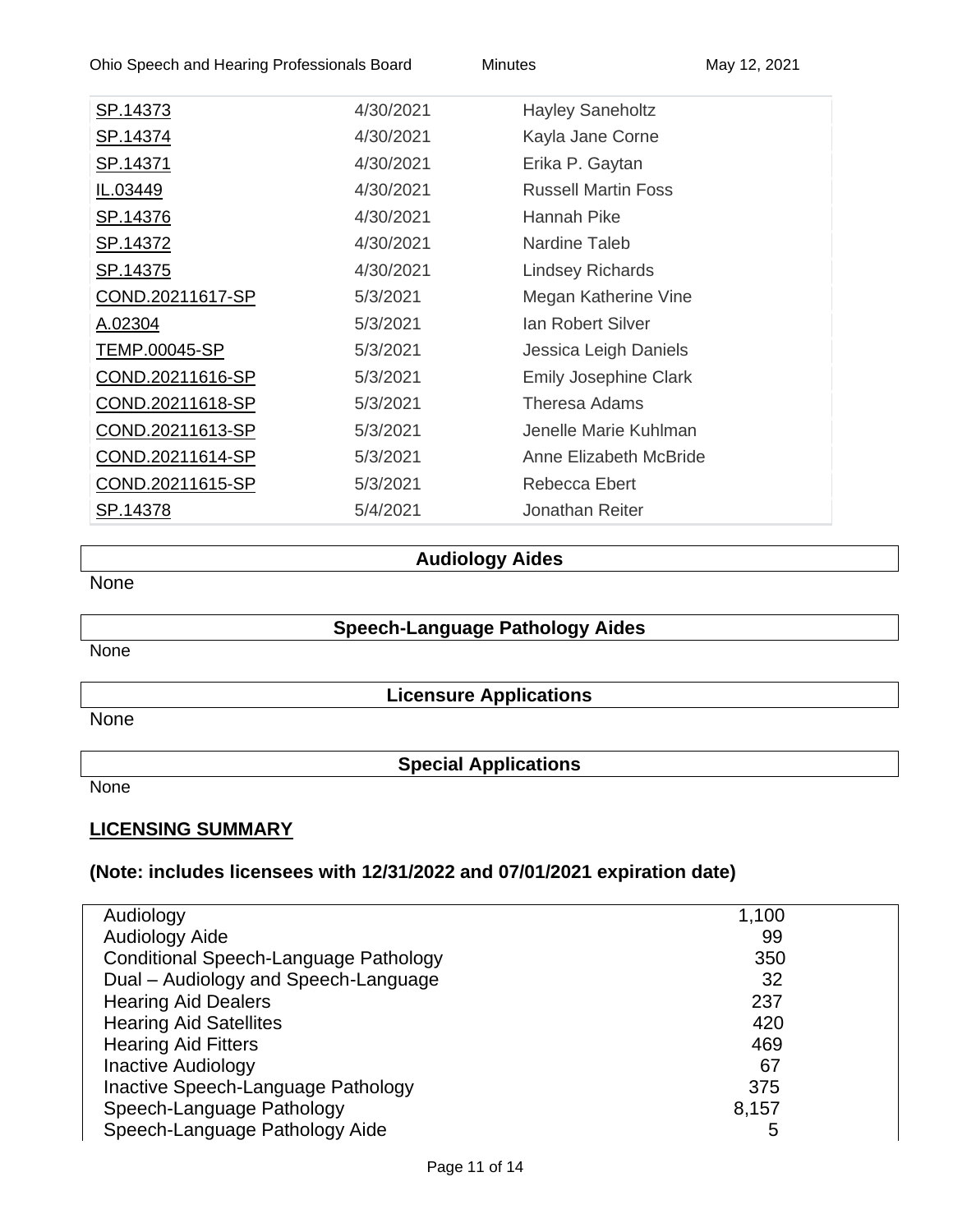| Ohio Speech and Hearing Professionals Board | Minutes | May 12, 2021 |
|---------------------------------------------|---------|--------------|
| <b>Trainee Permit Holders</b>               |         | 47           |

**TOTAL 11,358**

| Pending Renewals (Note: as of 05/05/2021)                          |       |  |
|--------------------------------------------------------------------|-------|--|
| (Note: summary reflects licensees with a 7/1/2021 expiration date) |       |  |
| Audiology                                                          | 180   |  |
| <b>Audiology Aide</b>                                              | 38    |  |
| <b>Hearing Aid Dealers</b>                                         | 75    |  |
| <b>Hearing Aid Satellites</b>                                      | 184   |  |
| <b>Hearing Aid Fitters</b>                                         | 160   |  |
| <b>Inactive Audiology</b>                                          | 30    |  |
| Inactive Speech-Language Pathology                                 | 171   |  |
| Speech-Language Pathology                                          | 1,819 |  |
| Speech-Language Pathology Aide                                     |       |  |
| Total Licensees with 7/1/2021 expiration date:                     | 2,659 |  |

# **(Note: Pending Renewals as of 3/15/2021 total was 2,912)**

# **BOARD BUSINESS**

A. HHAO Spring Conference – Update

The conference agenda for the virtual spring conference held on March 20, 2021, sponsored by the Hearing Healthcare Alliance of Ohio, was reviewed. Mr. Thornton, Ms. Brown, and Mr. Starner attended the virtual conference. The conference registration amount was \$99.00 per person for a total of \$297.00.

# **Motion #8**

Dr. Spangler moved to ratify the conference registrations for Tammy Brown, Gregg Thornton, and Matt Starner at the HHAO virtual Spring Conference on March 20, 2021 in the amount of \$297.00. Mr. Griffin seconded the motion. The motion passed unanimously. Ms. Brown and Mr. Starner abstained.

# B. OSLHA Virtual Conference – Update

The conference program and registration fees for the Ohio Speech-Language Hearing Association's Virtual Learning Academy was reviewed. The virtual programs are available through June 30, 2021. Since the Board was a paid exhibitor, all exhibitors will receive two fifty percent discounts off the registration.

# **Motion #9**

Mr. Pratt moved to approve up to five people to register for the OSLHA Virtual Learning Academy available through June 30, 2021. Dr. Spangler seconded the motion. The motion passed unanimously.

# C. IHS Conference

The Board reviewed the conference program and registration fees for the International Hearing Society (IHS) 69<sup>th</sup> annual conference in San Diego from August 12-14, 2021. The Board noted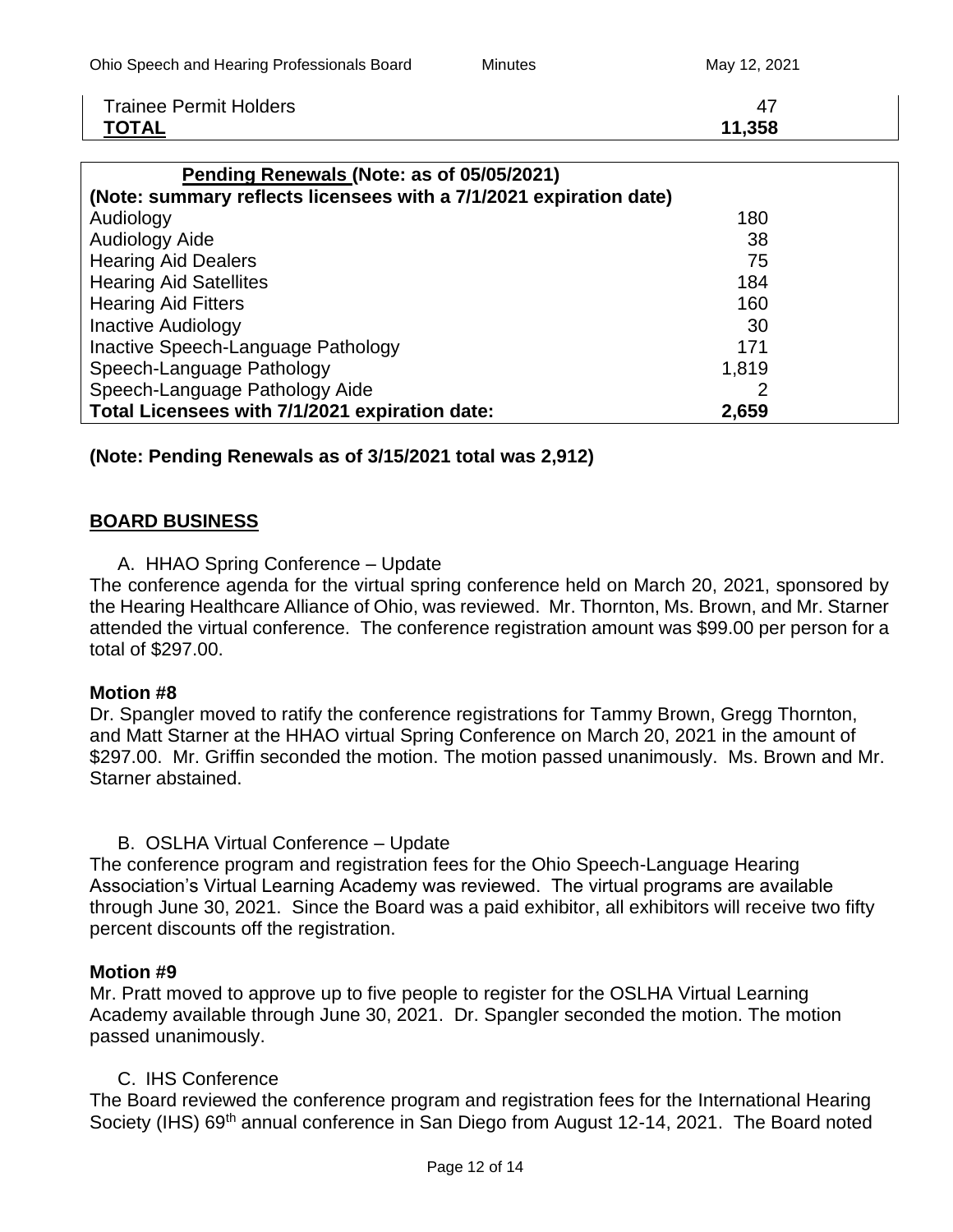that the IHS conference will not include the licensure board conference since it was held virtually in October 2021. Board staff will not attend the conference.

# **Motion #10**

Dr. Mills moved to approve Michael Pratt and Matt Starner to attend IHS conference in San Diego, CA from August 12-14, 2021, pending out-of-state travel approval by the State of Ohio. Mr. Griffin seconded the motion. The motion passed unanimously.

# D. NCSB Conference

The Board reviewed the conference program and registration fees for the National Council of State Boards of Examiners in Speech-Language Pathology and Audiology (NCSB) annual fall conference in Williamsburg, VA from October 6-10, 2021. The Board noted that it holds membership to this national association of regulatory boards. The Board's Executive Director is currently serving as president and the Board's president is serving on the board of directors. This conference also includes a one day new board member training workshop. The Board has sponsored the conference in the past and invited Assistant Attorney General Hawkinson to attend.

# **Motion #11**

Mr. Pratt moved to approve up eight people, including Assistant Attorney General Cheryl Hawkinson, to attend the NCSB fall conference from October 6-10, 2021 in Williamsburg, VA, pending out-of-state travel approval by the State of Ohio. Mr. Starner seconded the motion. The motion passed unanimously.

# **Motion #12**

Dr. Spangler moved to authorize the Board to expend \$2,000 to serve as a platinum sponsor of the NCSB fall conference from October 6-10, 2021 in Williamsburg, VA. Dr. Mills seconded the motion. The motion passed unanimously.

E. OSSPEAC Conference and OAA Conference

Mr. Thornton reported that the Ohio School Speech Pathology and Educational Audiology Coalition (OSSPEAC) fall conference will be virtual. The Ohio Academy of Audiology (OAA) fall conference will be held from September 21-22, 2021 in Dublin, Ohio. The Board has presented and served as exhibitors at these conferences in the past. OSSPEAC and OAA are still finalizing details about their conferences.

# **Motion #13**

Mr. Griffin moved to table the OSSPEAC and OAA conferences until the June 21, 2021 board meeting. Dr. Mills seconded the motion. The motion passed unanimously.

# **WELCOME NEW BOARD MEMBER – Stephen M. White, Esq.**

Mr. Stephen M. White, Esq. joined the meeting and was welcomed as the new public member on the board. Mr. White was appointed as a public member on March 3, 2021. He presently serves as the Vice President of Strategic Initiatives, Business Development and External Affairs, and In-House Counsel for the Center for Science and Industry (COSI) in Columbus. Prior to his position at COSI, Mr. White served as the Central Ohio Director and General Counsel for the United States Senate - Office of U.S. Senator Rob Portman. He is a licensed attorney and received his Juris Doctorate degree for The Ohio State University Michael E. Moritz College of Law. He received his Bachelor of Arts degree in Political Science and English/Pre-Law from The Ohio State University. He also holds a Master of Arts in Public Policy and Management from